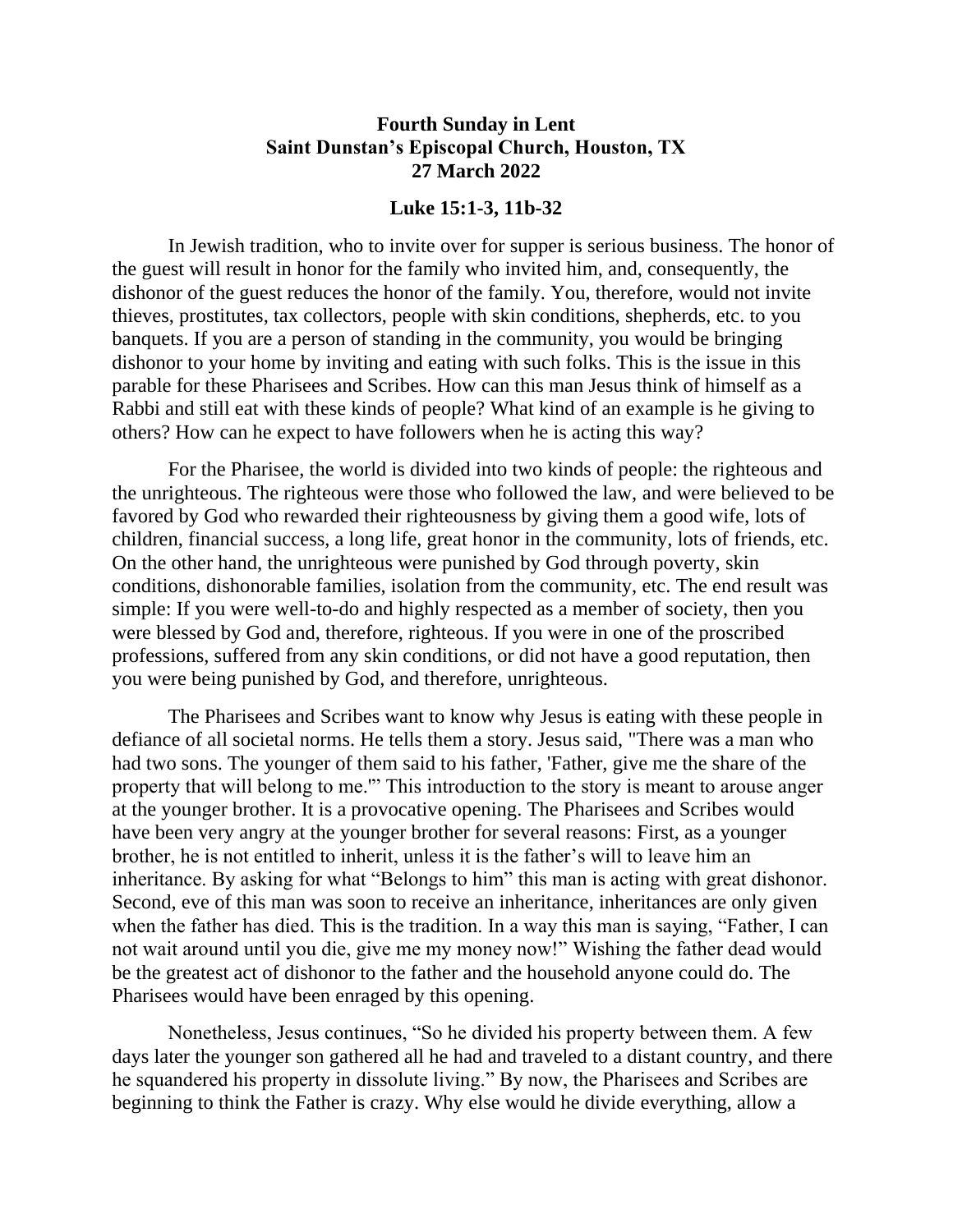portion of the land to be sold, and then allow his younger son to leave the village to go to a foreign territory with all his money? This is very strange. By now, the anger of the Pharisee would be directed both at the son and at the father. This kind of thing is not seen in their culture. Jesus continues, "When he had spent everything, a severe famine took place throughout that country, and he began to be in need... He would gladly have filled himself with the pods that the pigs were eating; and no one gave him anything." This young man has turned away from everything. His father, his village, his land, and now, he even turns away from his religion and his God. He has chosen to work with pigs an expressly forbidden profession for Jews. Worse of all, he has willingly given up his freedom to become someone's servant. He would even eat the food given to the pigs. He has reached rock bottom and he is rightly punished by God. If the story had ended here, the Pharisees and Scribes would be happy. Here you see an unrighteous man being punished by God for his unrighteousness. But Jesus continues with his story.

"But when he came to himself he said, 'How many of my father's hired hands have bread enough and to spare, but here I am dying of hunger! I will get up and go to my father, and I will say to him, "Father, I have sinned against heaven and before you; I am no longer worthy to be called your son; treat me like one of your hired hands." 'So, he set off and went to his father." Hired hands usually live in a village and get paid a daily wage. This young man has a plan. He will go back home and he will work for his father, live in the village, and eventually, pay his father what he took form him. His plan is to restore his honor by undoing what he did. He wants to redeem himself in accordance with Levitical law (Leviticus 25.) He wants to undo what he has done, even if it takes him his whole life to do it. At an average daily wage, it would in fact take him the rest of his life. The Pharisees in the crowd would have expected the father to be extremely tough. Perhaps refuse to see his son, refuse to give him a job, get him expelled from the village. The son has assaulted the family's honor and the father has the right to avenge his honor.

But "While the son was still far off, his father saw him and was filled with compassion. He ran and put his arms around his boy and kissed him. Then the son said to him, 'Father, I have sinned against heaven and before you; I am no longer worthy to be called your son.' But the father said to his slaves, 'Quickly, bring out a robe--the best one- -and put it on him; put a ring on his finger and sandals on his feet. And get the fatted calf and kill it, and let us eat and celebrate; for this son of mine was dead and is alive again; he was lost and is found!' And they began to celebrate." The father knows what type of reception the son would get once he reaches the edge of the village. Little children would have ridiculed and mocked him. Older men could have assaulted him and expelled him from the village. By now, everyone knows how unrighteous he had been and how dishonorable. They could have even killed him. For this reason, the father does the unthinkable. He runs to his son. Men of standing don't run, they don't show intense emotions in public, and they don't uncover their skin, which this man would have had to do to run while wearing a long robe. The father acts foolishly in the eyes of the Pharisees and Scribes. He shows no sense.